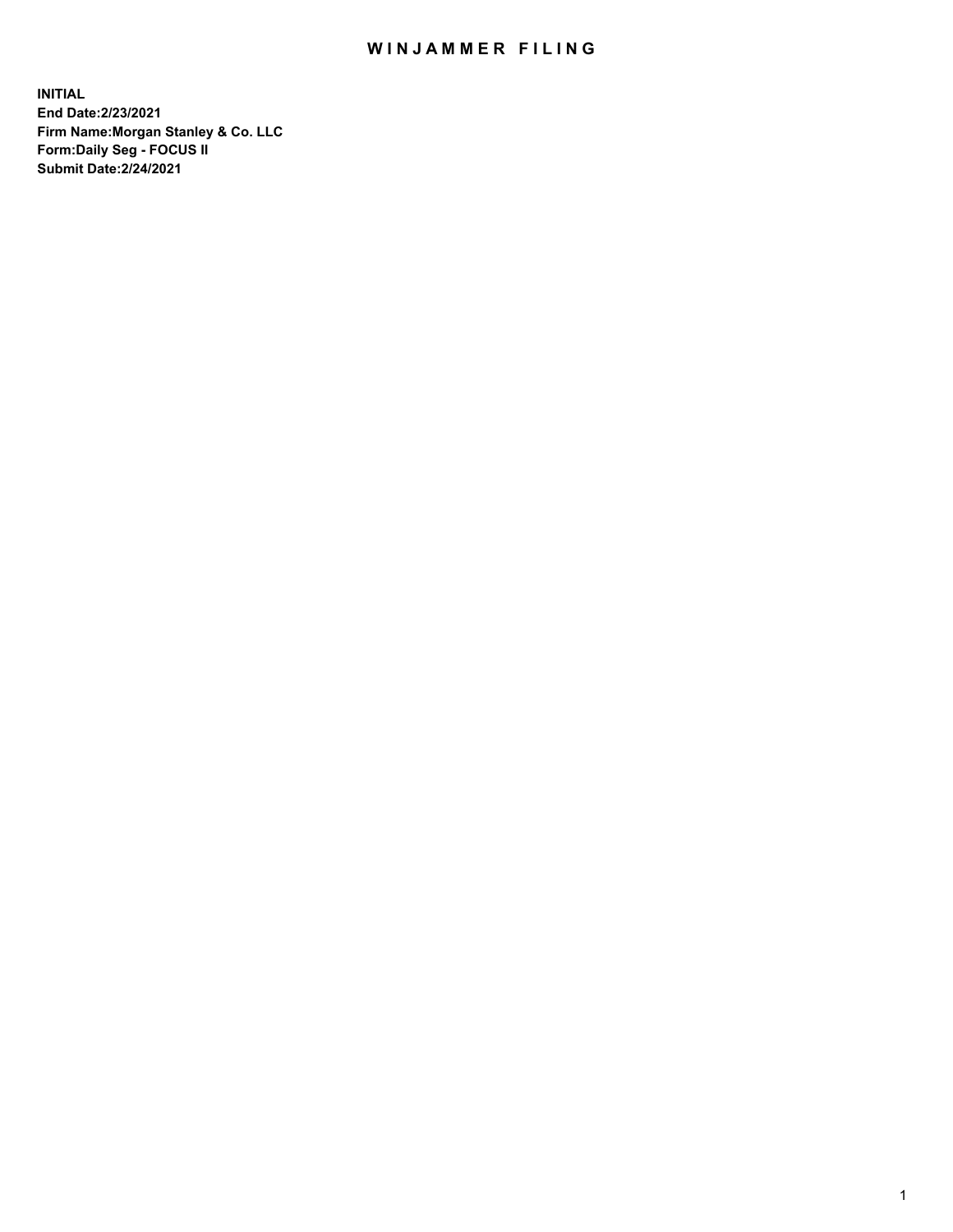**INITIAL End Date:2/23/2021 Firm Name:Morgan Stanley & Co. LLC Form:Daily Seg - FOCUS II Submit Date:2/24/2021 Daily Segregation - Cover Page**

| Name of Company                                                                                                                                                                                                                                                                                                                | <b>Morgan Stanley &amp; Co. LLC</b>                         |
|--------------------------------------------------------------------------------------------------------------------------------------------------------------------------------------------------------------------------------------------------------------------------------------------------------------------------------|-------------------------------------------------------------|
| <b>Contact Name</b>                                                                                                                                                                                                                                                                                                            | <b>Ikram Shah</b>                                           |
| <b>Contact Phone Number</b>                                                                                                                                                                                                                                                                                                    | 212-276-0963                                                |
| <b>Contact Email Address</b>                                                                                                                                                                                                                                                                                                   | Ikram.shah@morganstanley.com                                |
| FCM's Customer Segregated Funds Residual Interest Target (choose one):<br>a. Minimum dollar amount: ; or<br>b. Minimum percentage of customer segregated funds required:% ; or<br>c. Dollar amount range between: and; or<br>d. Percentage range of customer segregated funds required between:% and%.                         | 235,000,000<br><u>0</u><br>0 <sub>0</sub><br>0 <sub>0</sub> |
| FCM's Customer Secured Amount Funds Residual Interest Target (choose one):<br>a. Minimum dollar amount: ; or<br>b. Minimum percentage of customer secured funds required:%; or<br>c. Dollar amount range between: and; or<br>d. Percentage range of customer secured funds required between:% and%.                            | 140,000,000<br><u>0</u><br>0 <sub>0</sub><br>0 <sub>0</sub> |
| FCM's Cleared Swaps Customer Collateral Residual Interest Target (choose one):<br>a. Minimum dollar amount: ; or<br>b. Minimum percentage of cleared swaps customer collateral required:% ; or<br>c. Dollar amount range between: and; or<br>d. Percentage range of cleared swaps customer collateral required between:% and%. | 92,000,000<br><u>0</u><br><u>00</u><br>00                   |

Attach supporting documents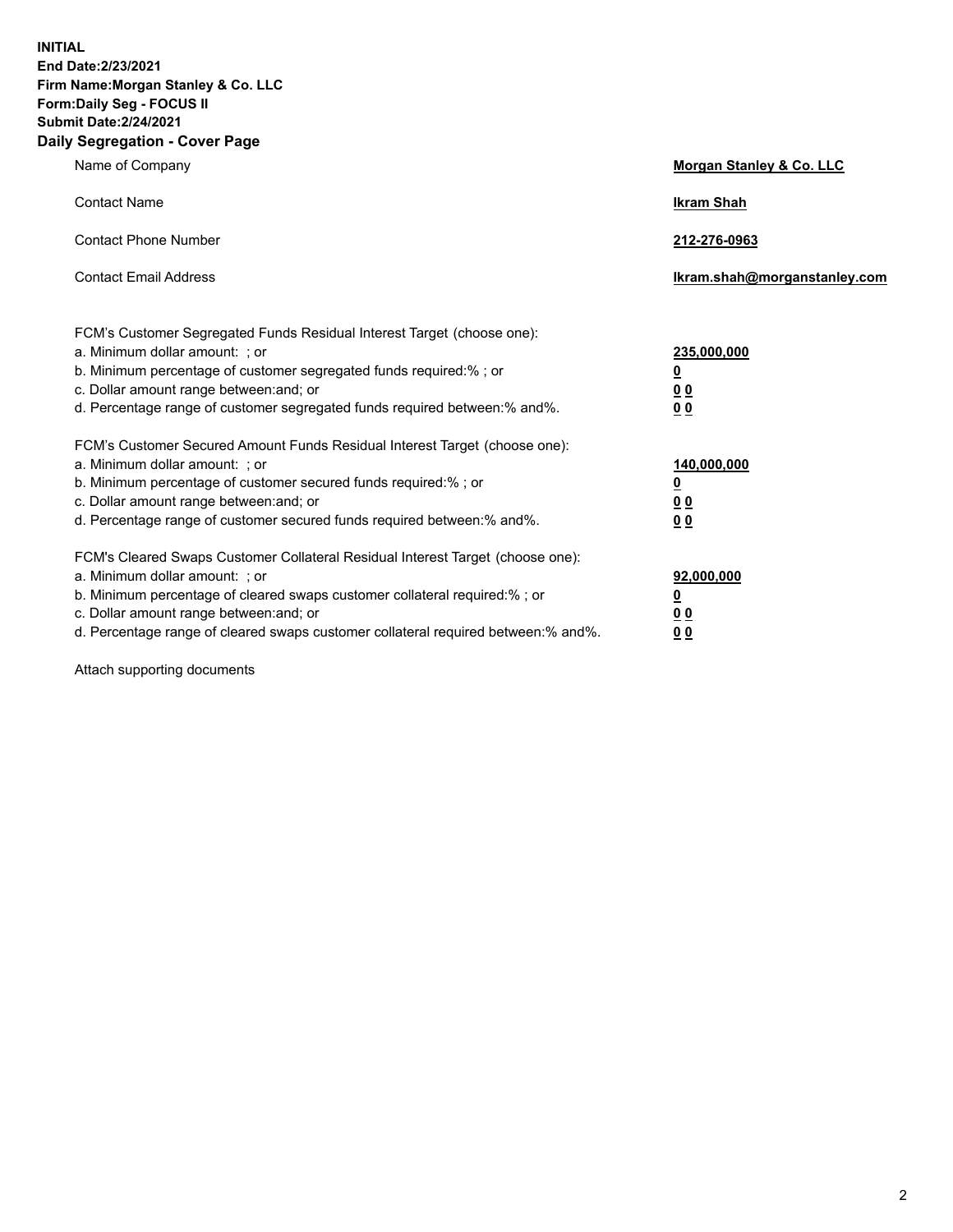## **INITIAL End Date:2/23/2021 Firm Name:Morgan Stanley & Co. LLC Form:Daily Seg - FOCUS II Submit Date:2/24/2021**

## **Daily Segregation - Secured Amounts**

Foreign Futures and Foreign Options Secured Amounts Amount required to be set aside pursuant to law, rule or regulation of a foreign government or a rule of a self-regulatory organization authorized thereunder **0** [7305] 1. Net ledger balance - Foreign Futures and Foreign Option Trading - All Customers A. Cash **4,423,570,069** [7315] B. Securities (at market) **2,361,301,066** [7317] 2. Net unrealized profit (loss) in open futures contracts traded on a foreign board of trade **1,101,627,469** [7325] 3. Exchange traded options a. Market value of open option contracts purchased on a foreign board of trade **32,034,685** [7335] b. Market value of open contracts granted (sold) on a foreign board of trade **-30,526,154** [7337] 4. Net equity (deficit) (add lines 1. 2. and 3.) **7,888,007,135** [7345] 5. Account liquidating to a deficit and account with a debit balances - gross amount **73,981,640** [7351] Less: amount offset by customer owned securities **-73,523,400** [7352] **458,240** [7354] 6. Amount required to be set aside as the secured amount - Net Liquidating Equity Method (add lines 4 and 5) **7,888,465,375** [7355] 7. Greater of amount required to be set aside pursuant to foreign jurisdiction (above) or line 6. **7,888,465,375** [7360] FUNDS DEPOSITED IN SEPARATE REGULATION 30.7 ACCOUNTS 1. Cash in banks A. Banks located in the United States **732,850,689** [7500] B. Other banks qualified under Regulation 30.7 **651,674,216** [7520] **1,384,524,905** [7530] 2. Securities A. In safekeeping with banks located in the United States **480,977,274** [7540] B. In safekeeping with other banks qualified under Regulation 30.7 **22,598,285** [7560] **503,575,559** [7570] 3. Equities with registered futures commission merchants A. Cash **22,540,010** [7580] B. Securities **0** [7590] C. Unrealized gain (loss) on open futures contracts **1,247,937** [7600] D. Value of long option contracts **0** [7610] E. Value of short option contracts **0** [7615] **23,787,947** [7620] 4. Amounts held by clearing organizations of foreign boards of trade A. Cash **0** [7640] B. Securities **0** [7650] C. Amount due to (from) clearing organization - daily variation **0** [7660] D. Value of long option contracts **0** [7670] E. Value of short option contracts **0** [7675] **0** [7680] 5. Amounts held by members of foreign boards of trade A. Cash **3,234,278,141** [7700] B. Securities **1,857,725,506** [7710] C. Unrealized gain (loss) on open futures contracts **1,100,379,532** [7720] D. Value of long option contracts **32,034,685** [7730] E. Value of short option contracts **-30,526,154** [7735] **6,193,891,710** [7740] 6. Amounts with other depositories designated by a foreign board of trade **0** [7760] 7. Segregated funds on hand **0** [7765] 8. Total funds in separate section 30.7 accounts **8,105,780,121** [7770] 9. Excess (deficiency) Set Aside for Secured Amount (subtract line 7 Secured Statement Page 1 from Line 8) **217,314,746** [7380]

- 10. Management Target Amount for Excess funds in separate section 30.7 accounts **140,000,000** [7780]
- 11. Excess (deficiency) funds in separate 30.7 accounts over (under) Management Target **77,314,746** [7785]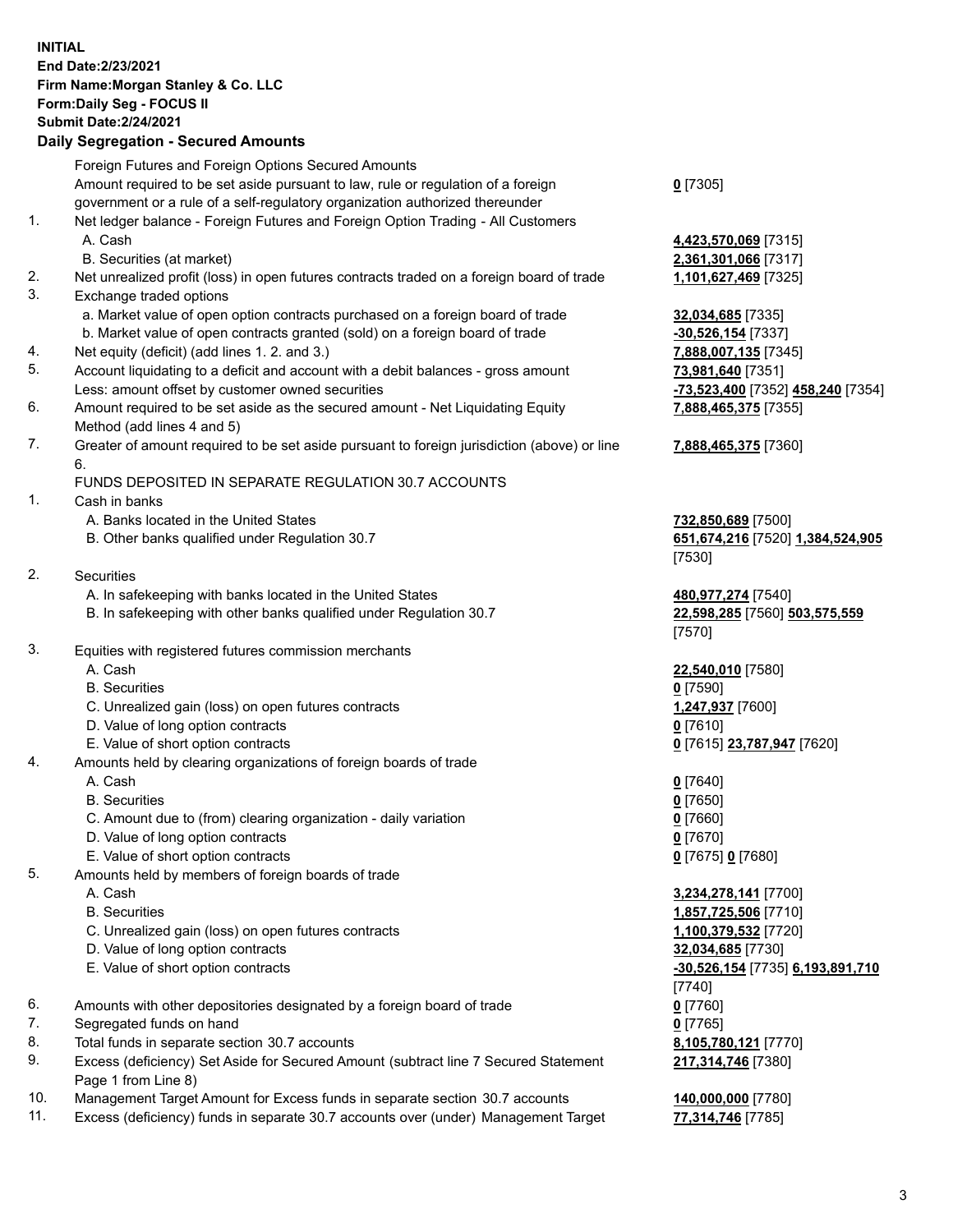**INITIAL End Date:2/23/2021 Firm Name:Morgan Stanley & Co. LLC Form:Daily Seg - FOCUS II Submit Date:2/24/2021 Daily Segregation - Segregation Statement** SEGREGATION REQUIREMENTS(Section 4d(2) of the CEAct) 1. Net ledger balance A. Cash **15,952,069,681** [7010] B. Securities (at market) **8,375,050,778** [7020] 2. Net unrealized profit (loss) in open futures contracts traded on a contract market **1,420,025,106** [7030] 3. Exchange traded options A. Add market value of open option contracts purchased on a contract market **633,246,705** [7032] B. Deduct market value of open option contracts granted (sold) on a contract market **-364,932,574** [7033] 4. Net equity (deficit) (add lines 1, 2 and 3) **26,015,459,696** [7040] 5. Accounts liquidating to a deficit and accounts with debit balances - gross amount **248,836,550** [7045] Less: amount offset by customer securities **-226,272,742** [7047] **22,563,808** [7050] 6. Amount required to be segregated (add lines 4 and 5) **26,038,023,504** [7060] FUNDS IN SEGREGATED ACCOUNTS 7. Deposited in segregated funds bank accounts A. Cash **4,388,288,753** [7070] B. Securities representing investments of customers' funds (at market) **0** [7080] C. Securities held for particular customers or option customers in lieu of cash (at market) **1,090,080,436** [7090] 8. Margins on deposit with derivatives clearing organizations of contract markets A. Cash **13,288,690,206** [7100] B. Securities representing investments of customers' funds (at market) **0** [7110] C. Securities held for particular customers or option customers in lieu of cash (at market) **7,284,970,342** [7120] 9. Net settlement from (to) derivatives clearing organizations of contract markets **199,031,251** [7130] 10. Exchange traded options A. Value of open long option contracts **633,246,705** [7132] B. Value of open short option contracts **-364,932,574** [7133] 11. Net equities with other FCMs A. Net liquidating equity **8,177,946** [7140] B. Securities representing investments of customers' funds (at market) **0** [7160] C. Securities held for particular customers or option customers in lieu of cash (at market) **0** [7170] 12. Segregated funds on hand **0** [7150] 13. Total amount in segregation (add lines 7 through 12) **26,527,553,065** [7180] 14. Excess (deficiency) funds in segregation (subtract line 6 from line 13) **489,529,561** [7190]

- 15. Management Target Amount for Excess funds in segregation **235,000,000** [7194]
- 16. Excess (deficiency) funds in segregation over (under) Management Target Amount Excess

**254,529,561** [7198]